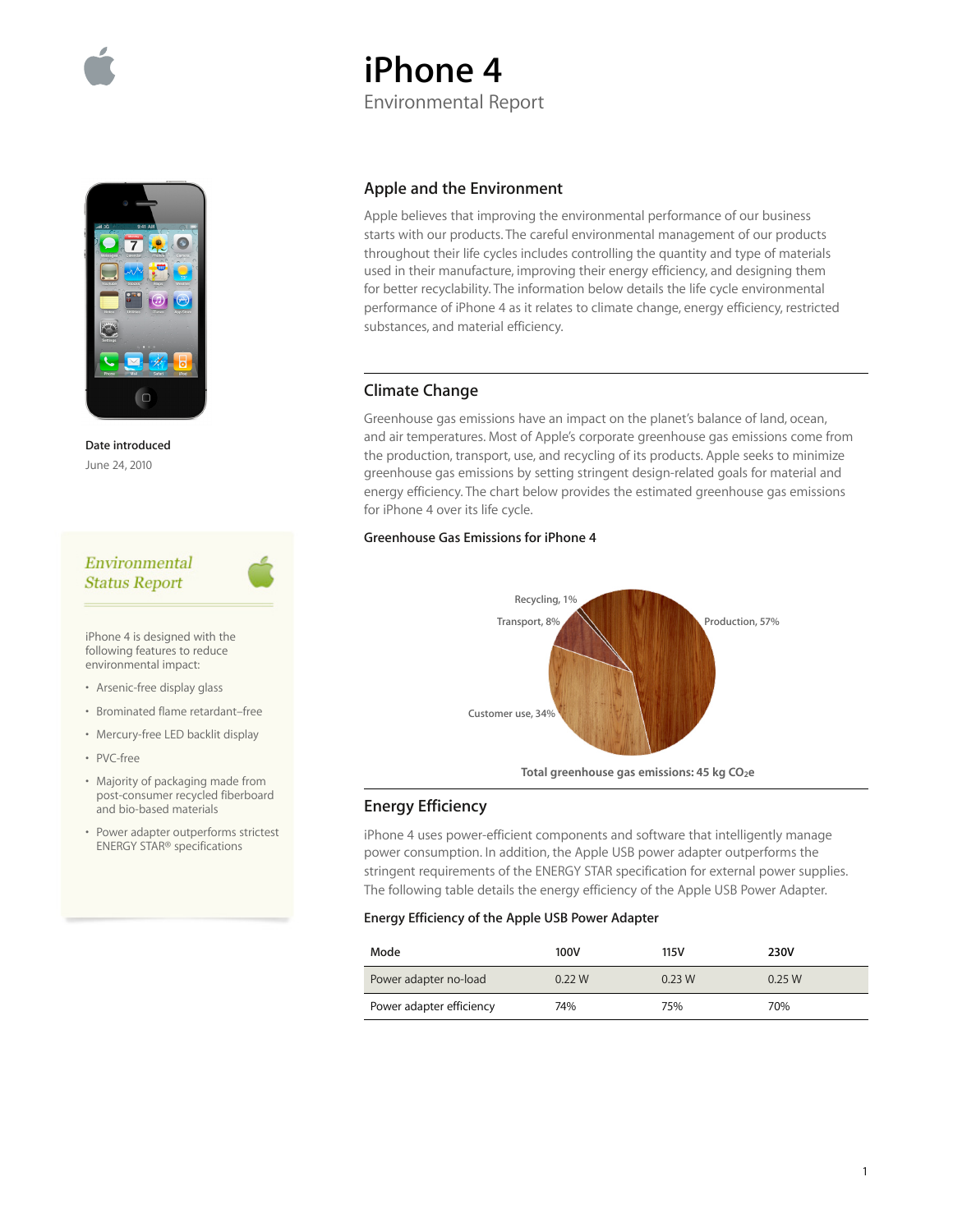#### **Battery chemistry**

System battery: lithium-ion polymer Free of lead, cadmium, and mercury

## **Material**

Apple's ultracompact product and packaging designs lead the industry in material efficiency. Reducing the material footprint of a product helps maximize shipping efficiency. It also helps reduce the energy consumed during production and material waste generated at end of life. The chart below details the materials used in iPhone 4.

#### **Material Use for iPhone 4**



#### **Packaging**

The packaging for iPhone 4 is almost entirely recyclable, and its retail box is made primarily from bio-based materials, including fiberboard containing 90 percent postconsumer recycled content. In addition, the iPhone 4 packaging is extremely material efficient, allowing more units to be transported in a single shipping container. The following table details the materials used in iPhone 4 packaging.

#### **Packaging Breakdown for iPhone 4 (U.S. Configurations)**

| Material                                  | Retail box |
|-------------------------------------------|------------|
| Paper (fiberboard, paperboard, paperfoam) | 120q       |
| Thermoformed polystyrene                  | 11 g       |
| Other plastics                            | 2g         |
|                                           |            |

## **Restricted Substances**

Apple has long taken a leadership role in restricting harmful substances from its products and packaging. As part of this strategy, all Apple products comply with the strict European Directive on the Restriction of the Use of Certain Hazardous Substances in Electrical and Electronic Equipment, also known as the RoHS directive. Examples of materials restricted by RoHS include lead, mercury, cadmium, hexavalent chromium, and the brominated flame retardants (BFRs) PBB and PBDE. iPhone 4 goes even further than the RoHS Directive by incorporating the following more aggressive restrictions:

- Arsenic-free display glass
- Mercury-free LED backlit display
- BFR- and PVC-free
- External surfaces are free of nickel plating



iPhone 4 U.S. retail packaging is 14 percent lighter and consumes 14 percent less volume than the previous-generation iPhone 3GS.